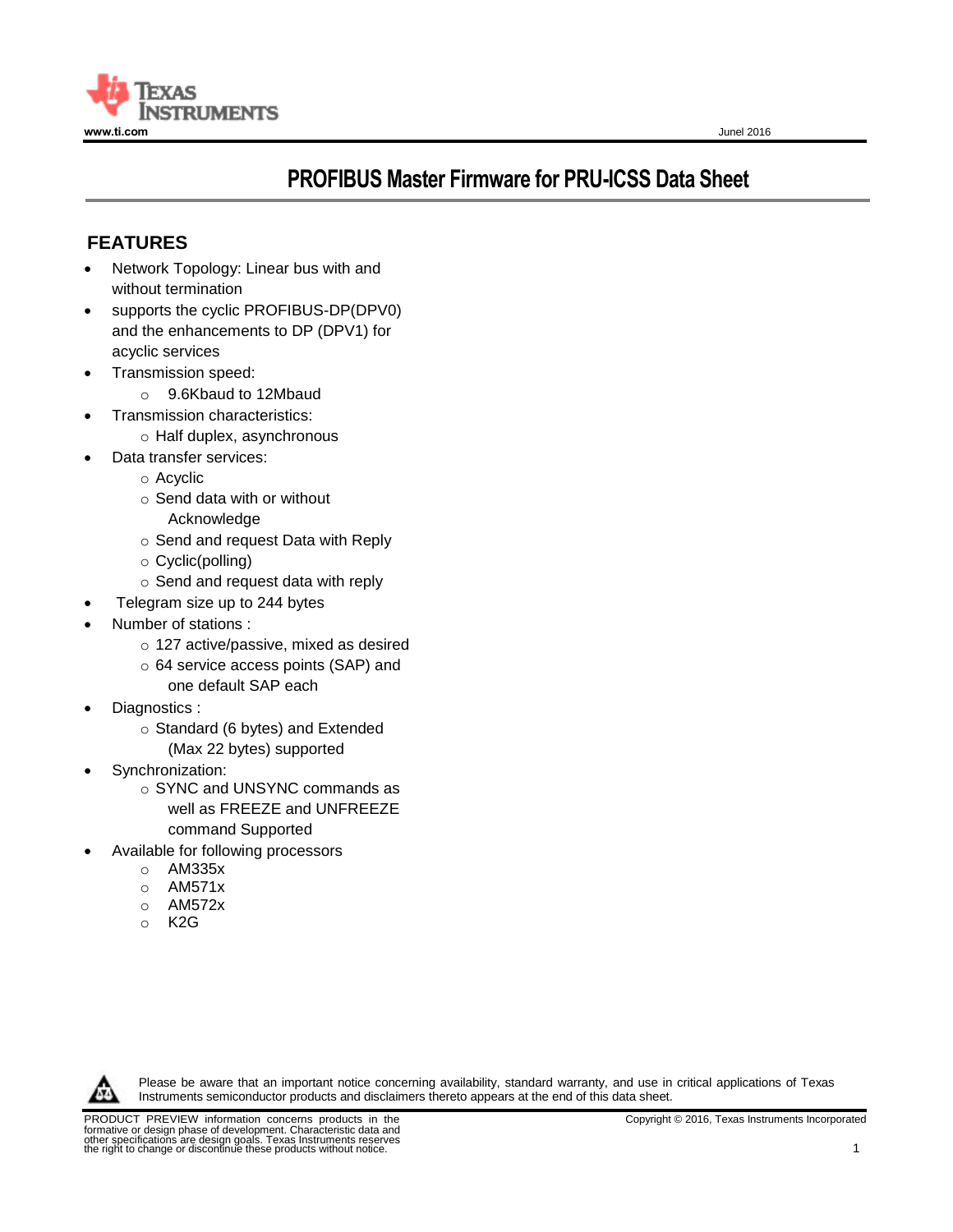

# **Description**

Programmable real-time unit and industrial communication subsystem (PRU-ICSS) Profibus master firmware from TI can be used by customers to add Profibus master function on top of Processor SDK into Sitara processors.

PRU-ICSS Profibus master firmware implements Profibus master layer2 functionality with one UART in accordance with specification. This provides Profibus master application specific integrated circuit (ASIC) like functionality integrated into Sitara processors with PRU-ICSS peripheral.

Profibus master firmware binary for PRU-ICSS maintained by TI. Profibus master application allows loading and run the Profibus master firmware and interfacing with the firmware. This also includes Hardware abstraction layer (HAL) for Profibus master stack.



I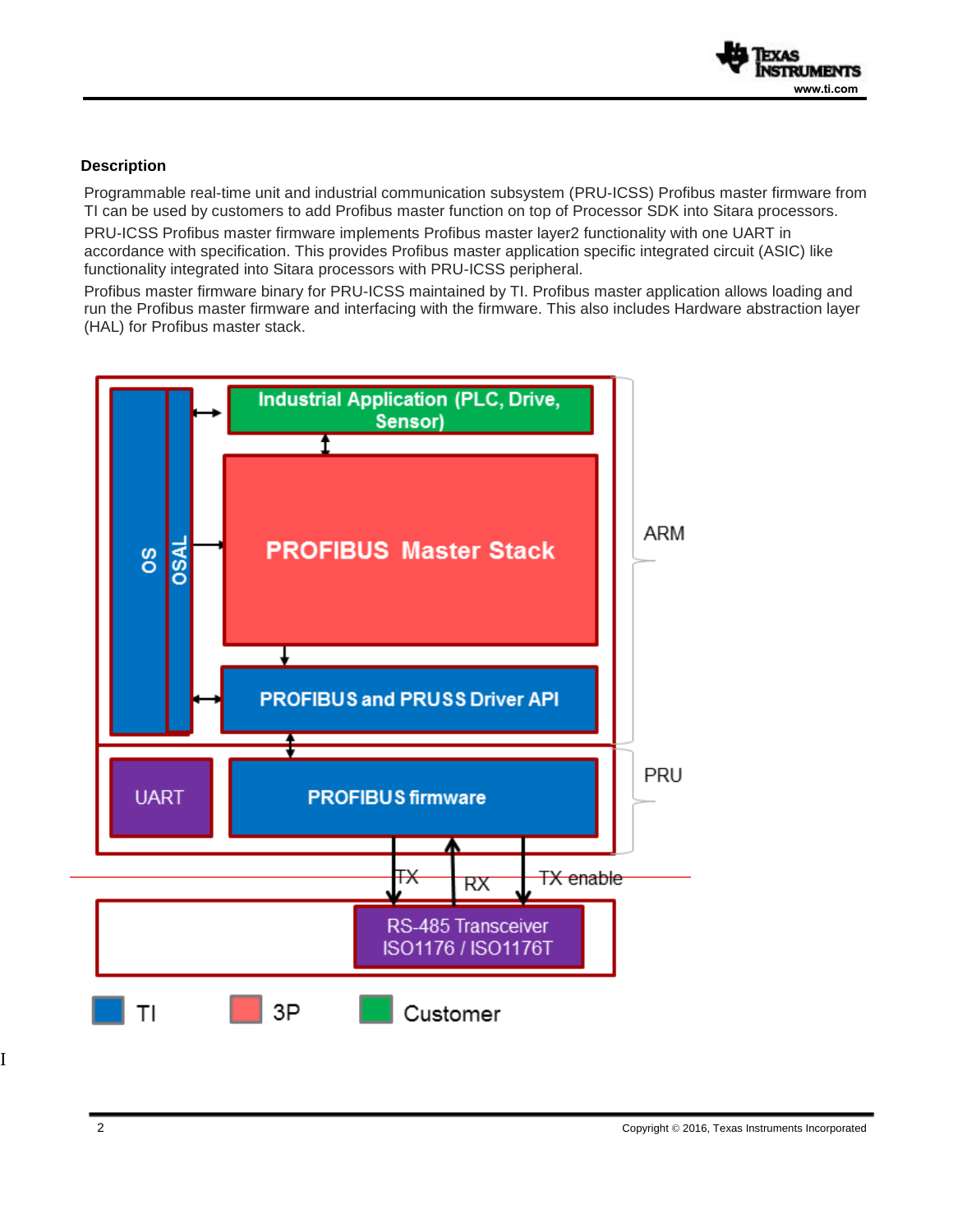

## **Performance Summary**

A 300 MHz ARM™ CPU speed is sufficient to support a simple IO or sensor application. More complex applications can use higher speed grades of up to 1.5 GHz depending on SoC. The PRU cores speed remains 200 MHz for all speed grades. All real-time critical PROFIBUS interface operations are handled inside the PRU cores and do not impact the ARM CPU.

# **Memory Summary**

This section describes memory usage of the Profibus master firmware and Profibus master application running on Cortex-A

#### **Table 1 Profibus Master PRU-ICSS Firmware Memory Statistics**

| <b>Memory</b>              | <b>Program memory</b> | Data memory      |
|----------------------------|-----------------------|------------------|
| PRU <sub>0</sub>           | 1136b                 | TBD              |
| PRU <sub>1</sub>           | 3.08kb                | 570 <sub>b</sub> |
| <b>PRU-ICSS Shared RAM</b> | NA                    | 7800b            |

#### **NOTE: AM572x PRU-ICSS firmware is used for this analysis**

#### **Table 2 Profibus Master Application Memory Statistics**

| <b>Section</b>                                            | <b>Memory</b>    |
|-----------------------------------------------------------|------------------|
| .text (executable code)                                   | 8268b            |
| rodata (constant data).                                   | 6448b            |
| .data (initialized non-constant data -writable<br>static) | 1336b            |
| .bss (uninitialized data)                                 | 440 <sub>b</sub> |

 **NOTE:Profibus master application files are used for this analysis with gcc-arm-none-eabi-4\_8-2014q3 toolchain options : -mcpu=cortex-a15-mtune=cortex-a15-marm –mfloat-abi=hard -mfpu=neon -O2**

#### **Hardware Requirements**

- Sitara Processor with PRU-ICSS peripheral support the Profibus master
- Profibus master firmware uses following interrupts mapped to Host Interrupt Controller say GIC

| <b>Stack/application interrupts</b> |                       |                                                      |  |
|-------------------------------------|-----------------------|------------------------------------------------------|--|
| Interrupt name                      | <b>Host Interrupt</b> | <b>Remarks</b>                                       |  |
| ARM to PRU                          | PRU ICSS EVTOUT0      | Notifies the PRU to process the ARM<br>request       |  |
| PRU to ARM                          | PRU ICSS EVTOUT1      | Notifies the Acknowledge/response from<br>PRU to ARM |  |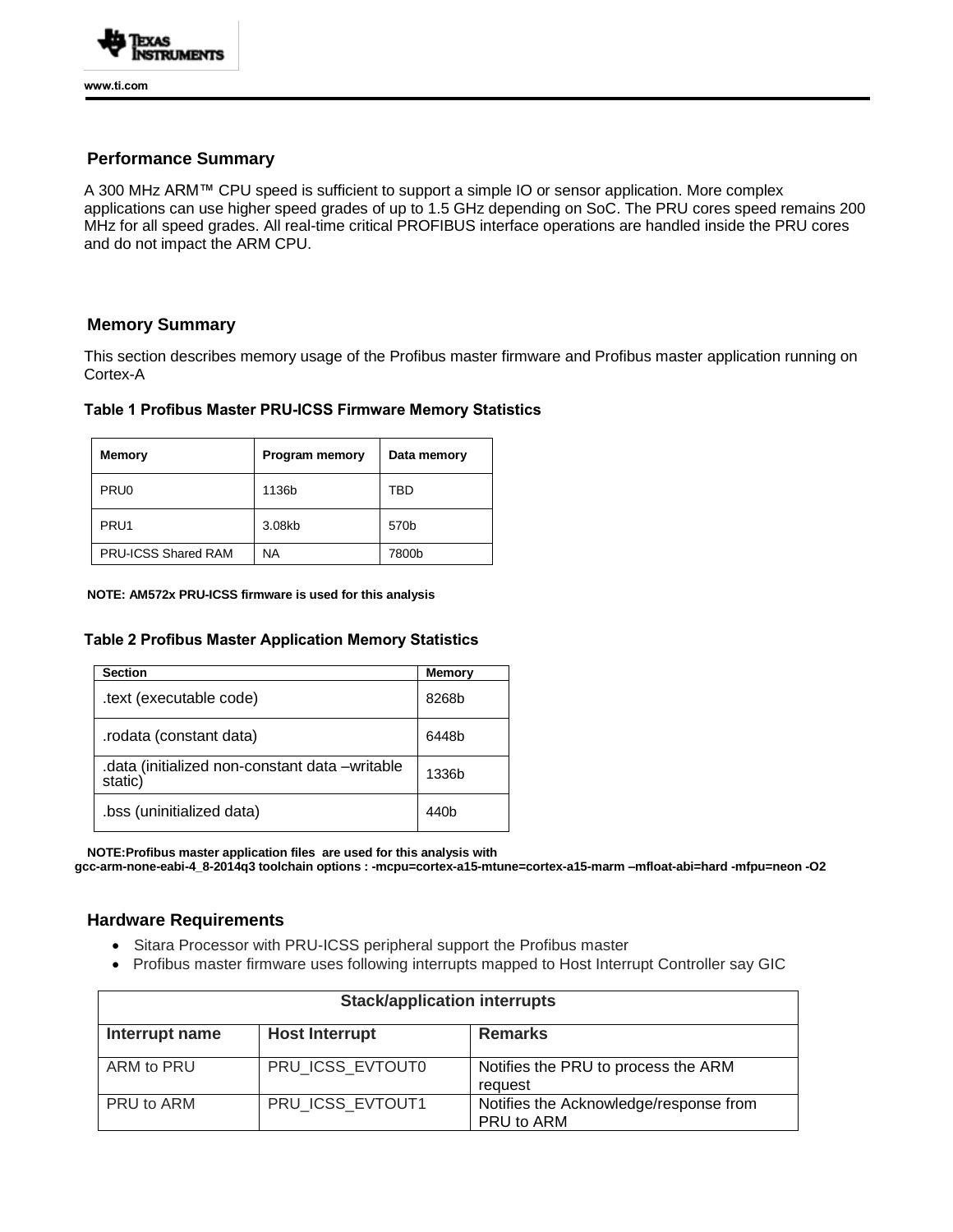• The PROFIBUS firmware uses the following PRU-ICSS interrupts for the PROFIBUS fieldbus data link (FDL) functionalities

| Interrupt name | Interrupt number |
|----------------|------------------|
| <b>UART</b>    |                  |
| <b>ECAP</b>    | 15               |
| PRU0 to PRU1   | 16               |
| PRU1 to PRU0   | 17               |

• HW signals required to implement Profibus master functionality is shown below, this info needs to be used in conjunction with<http://www.ti.com/tool/PINMUXTOOL>

#### **Table 3 PRU-ICSS signals required for Profibus master functionality**

| Signal name   |           | <b>Description</b>                            |
|---------------|-----------|-----------------------------------------------|
| prX_uart0_txd | Mandatory | <b>UART Transmit Data</b>                     |
| prX_uart0_rxd | Mandatorv | <b>UART Receive Data</b>                      |
| prX_pru1_gpoY | Mandatory | TX enable pin $[Y=020]$ for RS485 transceiver |

**NOTE: w.r.t prX, X is 1 or 2 (respectively PRU-ICSS1 or PRU-ICSS2 – refer to SOC TRM for availability)**

#### **Software**

 Profibus master firmware, examples and associated documentation for Sitara Processors is Available from [http://www.ti.com/tool/PRU-ICSS-PROFIBUS.](http://www.ti.com/tool/PRU-ICSS-PROFIBUS) Profibus master software runs on top of TI Processor SDK

## More details can be found here

[http://processors.wiki.ti.com/index.php/Industrial\\_Protocol\\_Package\\_Software\\_Developer\\_Guide](http://processors.wiki.ti.com/index.php/Industrial_Protocol_Package_Software_Developer_Guide) [http://processors.wiki.ti.com/index.php/Processor\\_SDK\\_RTOS\\_Software\\_Developer\\_Guide](http://processors.wiki.ti.com/index.php/Processor_SDK_RTOS_Software_Developer_Guide) [http://processors.wiki.ti.com/index.php/Processor\\_SDK\\_Linux\\_Software\\_Developer's\\_Guide](http://processors.wiki.ti.com/index.php/Processor_SDK_Linux_Software_Developer%E2%80%99s_Guide)

### **References**

- 1. PROFIBUS on Sitara Processors spry155b <http://www.ti.com/lit/wp/spry155b/spry155b.pdf>
- 2. Industrial Communications Solution Guide slyy050b <http://www.ti.com/general/docs/litabsmultiplefilelist.tsp?literatureNumber=slyy050b>
- 3. <http://www.ti.com/tool/TIDEP0002>
- 4. IEC 61158 Field bus for use in Industrial control system
- 5. IEC 61784 part 1 Communication profiles for Industrial control system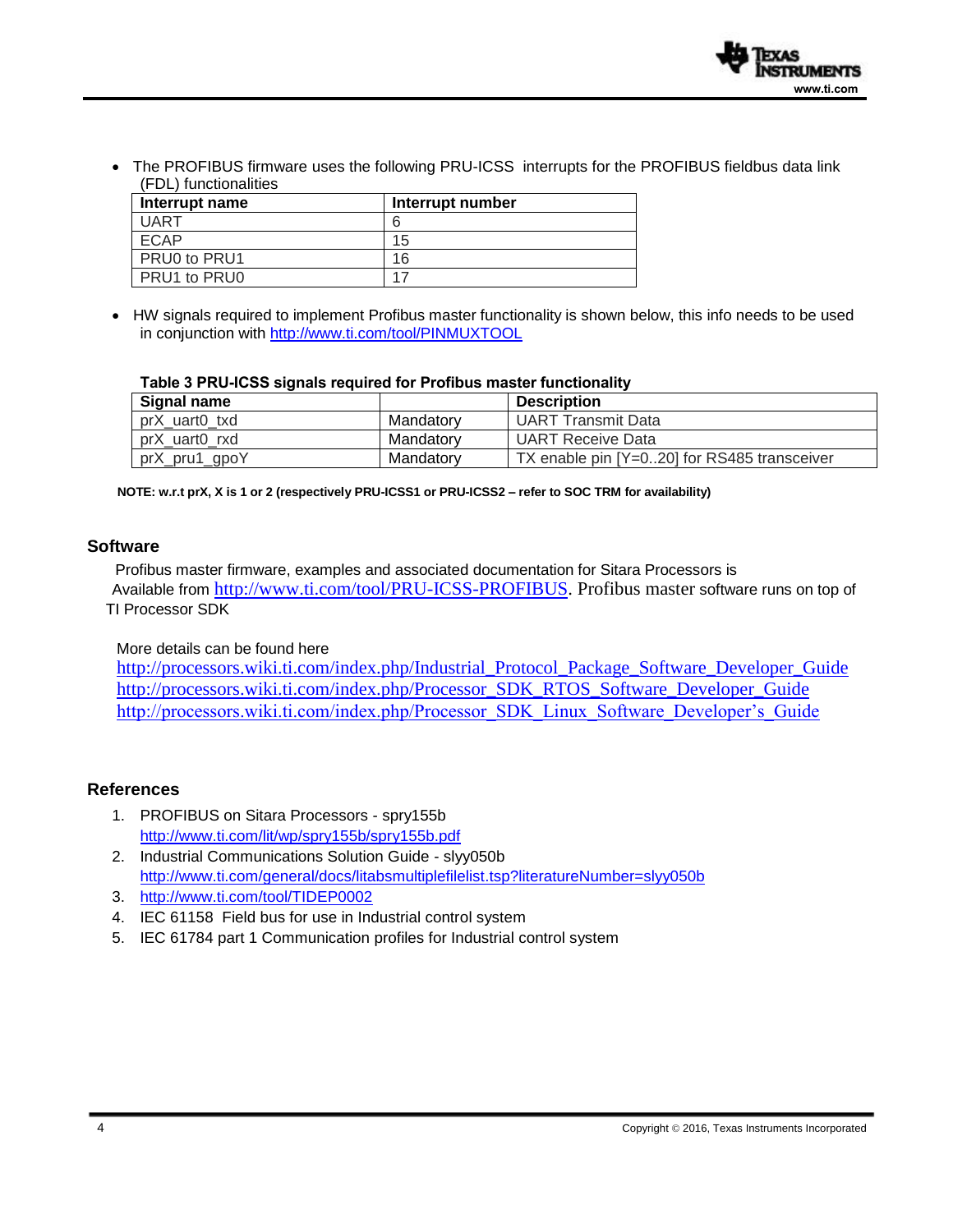

**www.ti.com** 

# **Acronyms**

| Acronym         | <b>Description</b>                                                  |
|-----------------|---------------------------------------------------------------------|
| <b>PRUSS</b>    | Programmable RealTime Unit Sub System                               |
| <b>PRU-ICSS</b> | Programmable Real-Time Unit and Industrial Communication Sub System |
| <b>FDL</b>      | <b>Field Databus Link</b>                                           |
| DP              | <b>Decentralized Peripherals</b>                                    |
| <b>SAP</b>      | <b>Service Access Point</b>                                         |
| DL              | Datalink Layer                                                      |
| <b>IPC</b>      | <b>Inter Processor Communication</b>                                |
| <b>ISR</b>      | <b>Interrupt Service Routine</b>                                    |
| <b>AL</b>       | <b>Application Layer</b>                                            |
| <b>LED</b>      | Light Emitting Diode                                                |
| <b>HAL</b>      | <b>Hardware Abstraction Layer</b>                                   |
| <b>PLC</b>      | Programmable Logic Controller                                       |
| <b>HAL</b>      | <b>Hardware Abstraction Layer</b>                                   |
| <b>ASIC</b>     | Application Specific Integrated Circuit                             |
| <b>OS</b>       | <b>Operating Systems</b>                                            |
| SoC             | System On Chip                                                      |
| <b>EVM</b>      | <b>Evaluation Module</b>                                            |
| <b>IDK</b>      | Industrial Development Kit(EVM)                                     |
| <b>GIC</b>      | Generic Interrupt Controller                                        |